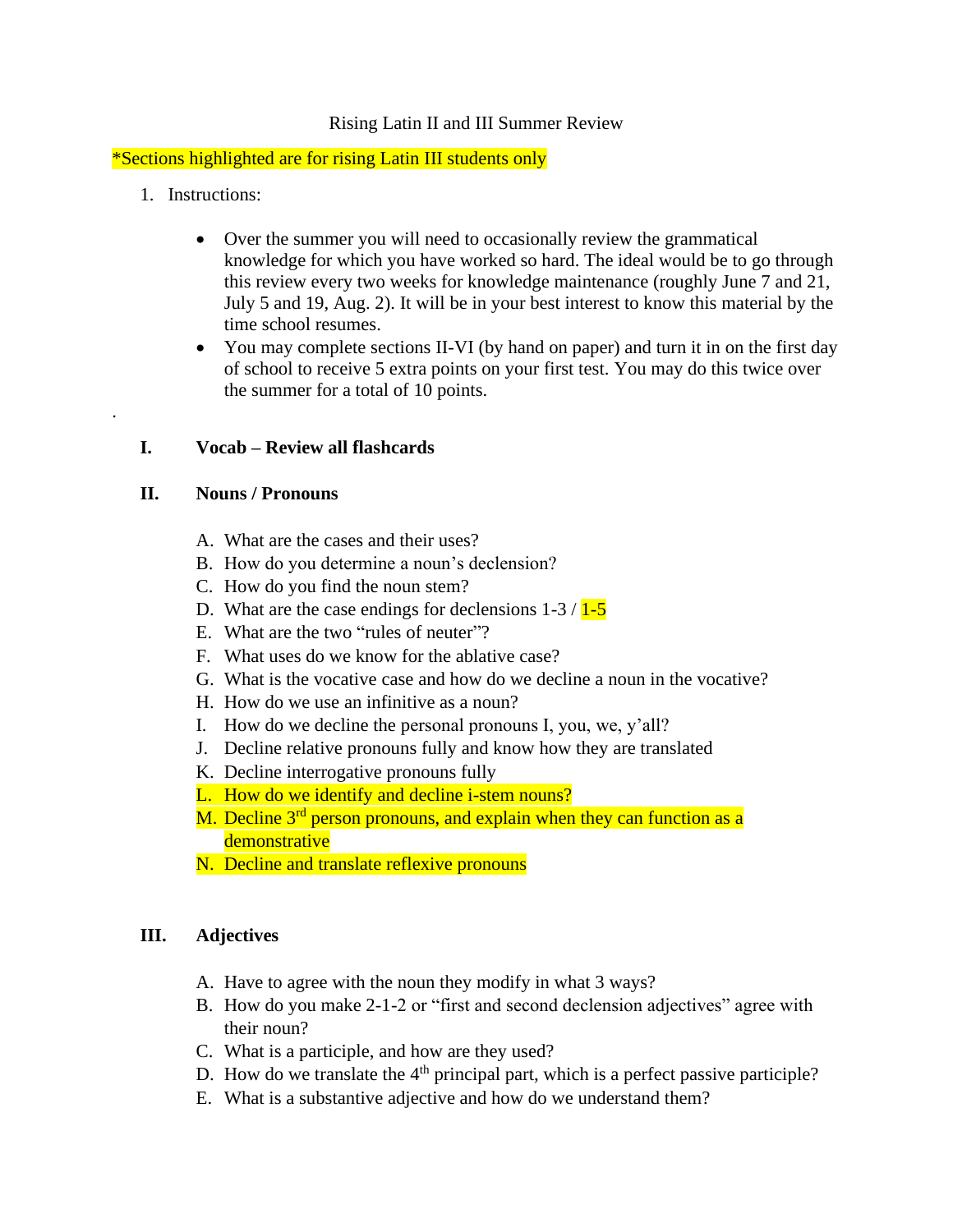- F. How do we identify and decline 3<sup>rd</sup>-declension adjectives?
- G. Decline demonstratives "this/that/these, those"
- H. Decline intensives "ipse, ipsa…"
- I. How do we decline and conjugate present active participles?
- J. How do we decline and conjugate future active participles?
- K. How to form and translate comparative and superlative adjectives

#### **IV. Verbs**

- A. Describe what each of the 4 principal parts of a verb is and how to translate it.
- B. What make a verb belong to a particular conjugation?
- C. What conjugations do we know, and what makes a verb belong to them?
- D. How do you find the present stem? The perfect stem? The participial stem?
- E. What are the formulas and translations for forming the following tenses in the active voice? (use "to love" as an example) -present -imperfect -future -perfect -future perfect -pluperfect
- E. What's the difference between active and passive voice?
- F. What's the formula and how do you translate the tenses in "E" (above)in the

passive voice?

- F. What are the irregular forms of "to be" and "to be able"?
- G. How do we form and translate: - perfect active and passive infinitives - perfect passive infinitives - future active infinitives
- H. How do indicative and subjunctive moods differ?
- I. What are different uses for the subjunctive?
- J. How do you conjugate the present, imperfect, perfect, and pluperfect active/passive voice and subjunctive mood?
- K. Irregular comparisons of adjectives
- L. Form and translate Reflexive adjective